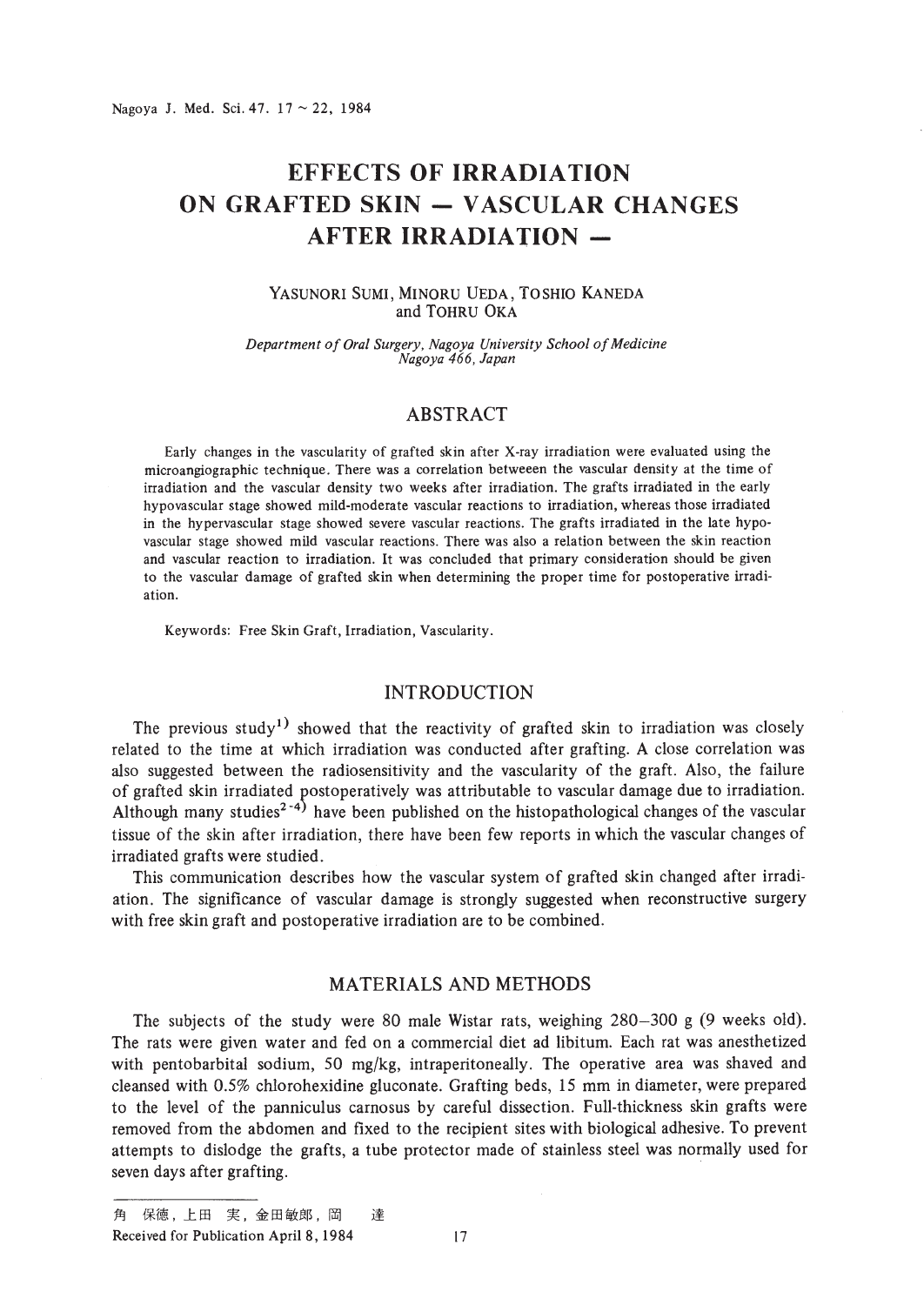Microangiographic examinations of the non-irradiated graft were carried out two days, one week, three weeks and six weeks after grafting, which coincided with the time of irradiation, to analyze vascular change of the graft.

Irradiation was delivered by a Philips Superficial Therapy System (exposure factor: 37 kV, 0.3 rnA with 0.4 mm Al filtration giving a half value layer of 0.3 mm AI). The X-ray dose at skin level was estimated with a standard dosimeter to be 719.5 rads/min. One thousand five hundred rads were given in a single dose to a field of 25 mm in diameter that included the graft in the center, two days, one week, three weeks and six weeks after grafting. Two weeks after irradiation, when the graft exhibited the maximum skin reaction under gross observations,<sup>1)</sup> microangiographic observations of the irradiated graft were carried out to analyze the vascular reaction of the graft to irradiation. The microangiographic technique was as described in previous reports. $1, 5$ 

# RESULTS

Two days after grafting, microangiograms showed early capillary invasion into the graft from the recipient bed. New capillary formation was observed at the junction of the graft and the recipient bed. In some areas, especially in the center of the graft, there was no filling of the small vessels. The vascular density at this stage was summarized as hypovascularity (Fig. I-A).

The microangiograms of grafts irradiated two days after grafting and examined two weeks after irradiation showed mild to moderate vascular reactions to irradiation. Hypervascular areas were observed in the marginal area, but were not observed over the entire irradiation field. In the center of the graft, a hypovascular area was noted. Morphologic changes such as vasodilatation, tortuosity and stenosis were observed in some grafts. Sporadic oozing of contrast medium was also noted. New capillary formation was seen, especially in the marginal area (Fig. I-B). In cross sections, mild to moderate vascular reactions were also recognized. Few vascular reactions were observed in the bed (Fig. 2-A).

At the first week after grafting, there was considerable flliing in the vessels all over the graft. The newly generated vessels were numerous and showed greater distension. Oozing of contrast medium was seen in some cases. Tortuosity and ramification of the vessels were also observed. The vascular density at this stage was characterized as hypervascularity (Fig. I-C).

The microangiograms of the graft irradiated one week after grafting and examined two weeks after irradiation showed severe vascular reactions to irradiation. A hypervascular area was observed over the entire irradiated area. Vascular reaction was remarkable, especially in the marginal area. Vascular proliferation was noted in the radiation field and newly generated vessels were observed in a radial manner from the center of the graft. Striking dilatation and tortuosity were observed in all the grafts (Fig. I-D). The cross sections showed severe vascular reaction to irradiation. In the bed, vascular response to irradiation such as vasodilatation and new capillary growth were observed (Fig. 2-B).

Three weeks after grafting, the vascualr pattern was almost normal, although there was still high vascular density in the marginal area. No sporadic vasodilatation and oozing of contrast medium were found, but there were some occasional, irregular vascular patterns. In some cases, the center of the graft contained hypovascular areas. The vascular density at this stage was summarized as marginal hypervascularity (Fig. I-E).

The microangiograms of the grafts irradiated three weeks after grafting and examined two weeks after irradiation showed moderate vascular reactions to irradiation. In the irradiation field slight hypervascularity was observed and vascular reactions were noted in the marginal area. New capillary formations were noted to some extent, but their number decreased compared to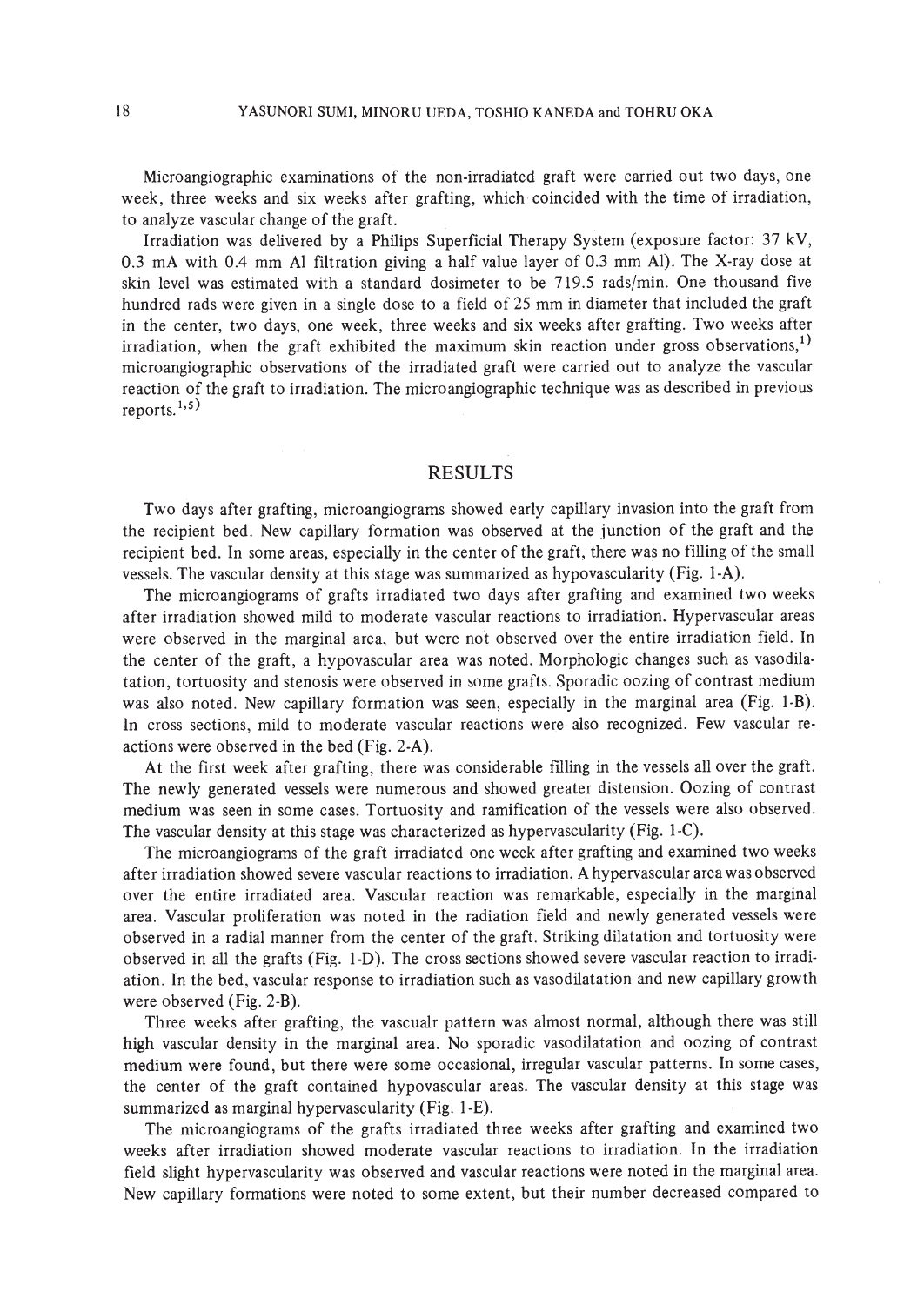

#### Fig. I Representative angiograms

- A: Two days after grafting (x 3)
- B: The angiogram of the graft irradiated two days after grafting, taken two weeks after irradiation, shows mild to moderate vascular reaction. (x 2)
- C: One week after grafting (x 3)
- D: The angiogram of the graft irradiated one week after grafting, taken two weeks after irradiation, shows severe vascular reaction. (x 2)
- E: Three weeks after grafting (x 3)
- F: The angiogram of the graft irradiated three weeks after grafting, taken two weeks after irradiation, shows moderate reaction. (x 2)
- G: Six weeks after grafting (x 3)
- H: The angiogram of the graft irradiated six weeks after grafting, taken two weeks after irradiation, shows mild vascular reaction. (x 2)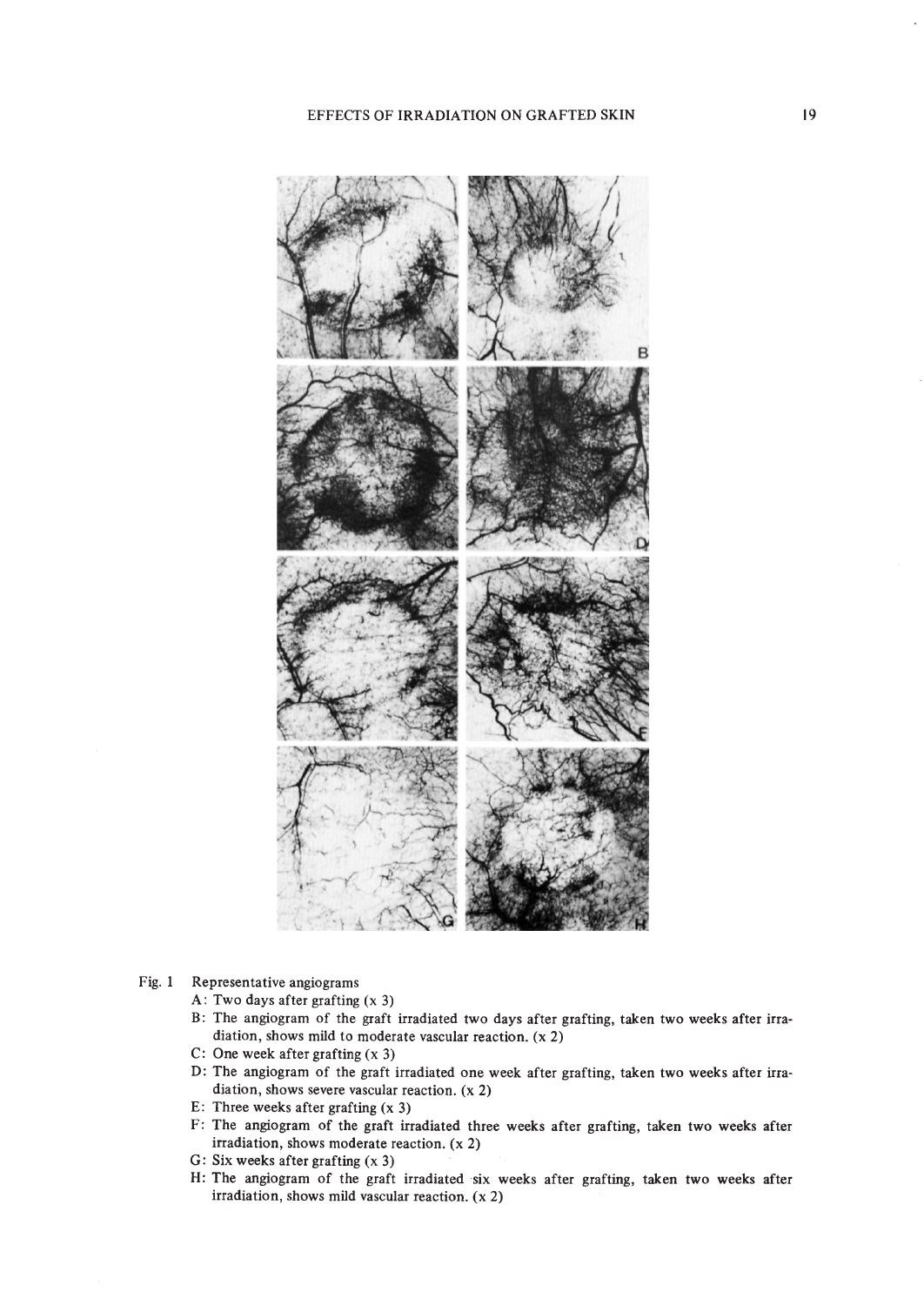

Fig. 2 Representative angiograms

(Cross sections: two weeks after irradiation)

- A: Graft irradiated two days after grafting. (x 3)
- B: Graft irradiated one week after grafting. (x 3)
- C: Graft irradiated three weeks after grafting. (x 3)
- D: Graft irradiated six weeks after grafting. (x 3)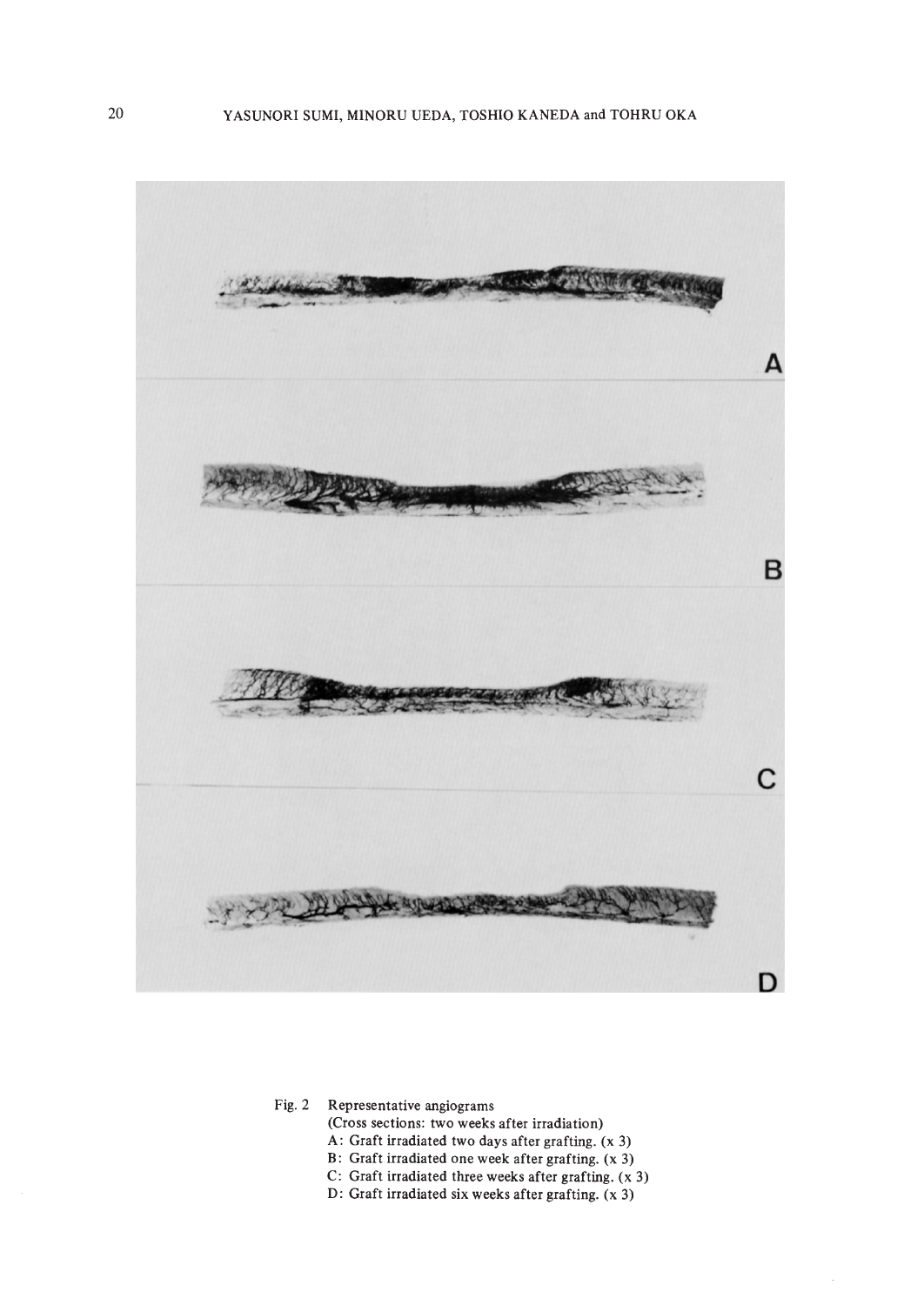the graft irradiated one week after grafting. Stenosis and tortuosity of the vessels were also observed (Fig. I-F). In cross sections, moderate vascular reactions were also recognized. The bed showed slight new capillary formation (Fig. 2-C).

At the sixth week after grafting, no new capillary formatin was observed even in the marginal area and there were few vessels in the center of the graft. The vascular density at this stage was described as hypovascularity (Fig. I-G).

The microangiograms of the graft irradiated six weeks after grafting and examined two weeks after irradiation showed mild vascular reactions to irradiation. In the irradiation field there was little vascular change due to irradiation. In some cases, marginal hypervascularity was noted but the degree was low. Stenosis was sometimes observed in the irradiation field (Fig. I-H). In cross sections, mild vascular reactions were observed (Fig. 2-D).

# DISCUSSION

Reinhold<sup>6)</sup> classified the influence of radiation on the blood vessels into three stages: 1) early effects, 2) intermediate period, and 3) late changes. This study presents the early effects (two weeks after irradiation) of irradiation on the vasculature of free skin grafts. The reasons why the early effects were selected were 1) the skin reaction to irradiation reached a peak two weeks after irradiation in gross observations<sup>1)</sup> and 2) Ueda *et al.*<sup>7</sup> reported that the vascular density after irradiation peaked in the second week in rat skin using microangiography. The dose of 1500 rads was selected because I) in our preliminary experiment moderate vascular reactions were observed when the rat normal skin was irradiated with 1500 rads and 2) in gross observations, significant differences of skin reaction were recognized when the grafts were irradiated with 1500 rads at two days, one week, three weeks and six weeks after grafting.

Table 1 summarized the overall results of the study.<sup>1)</sup> Grafts irradiated in the hypervascular stage showed severe vascular reactions and skin reactions, while those irradiated in the hypovascular stage showed mild vascular reactions and mild skin reactions. Moderate vascular reactions and skin reactions similar to those of normal skin were observed in grafts irradiated at about the normal vascular stage. In the early effects of irradiation, these facts demonstrated a correlation between the vascularity at the time of irradiation and the vascular reactivity after irradiation, and that there was also a relation between the vascualr reaction and the skin reaction in gross observations. The vessels in the graft at one week after grafting were considered to be newly generated ones. Therefore, it was suggested that newly generated vessels showed high reactivity to irradiation of 1500 rads, whereas old vessels in the graft at six weeks after grafting exhibited little reaction to irradiation. This observation coincided with the results of Takahashi.<sup>8)</sup> In the course of graft healing, invasion of newly generated vessels into the graft is indispensable for the graft's survival,<sup>9)10)</sup> so these observations were of paramount importance. There is now considerable evidence to suggest that radiation damage to the vascular system of free skin grafts is the primary target through which graft damage is provoked.

Recently, the importance of reconstructive surgery for a patient's full rehabilitation of life and work has been increasing, and therefore immediate reconstruction with resection of cancer is frequently carried out in oral and maxillofacial surgery. Although complete surgery should be the treatment of choice if the cancer is resectable, the cancer cannot always be extirpated totally, so residual lesions or recurrence of the cancer is not uncommon. In such cases, the site of reconstruction may well be included in the field of radiation therapy. When reconstructive surgery and postoperative irradiation are to be combined, the time of irradiation must be carefully decided. It is our conclusion that primary consideration should be given to vasclular damage of the reconstructive site when the proper time of postoperative irradiation is decided.